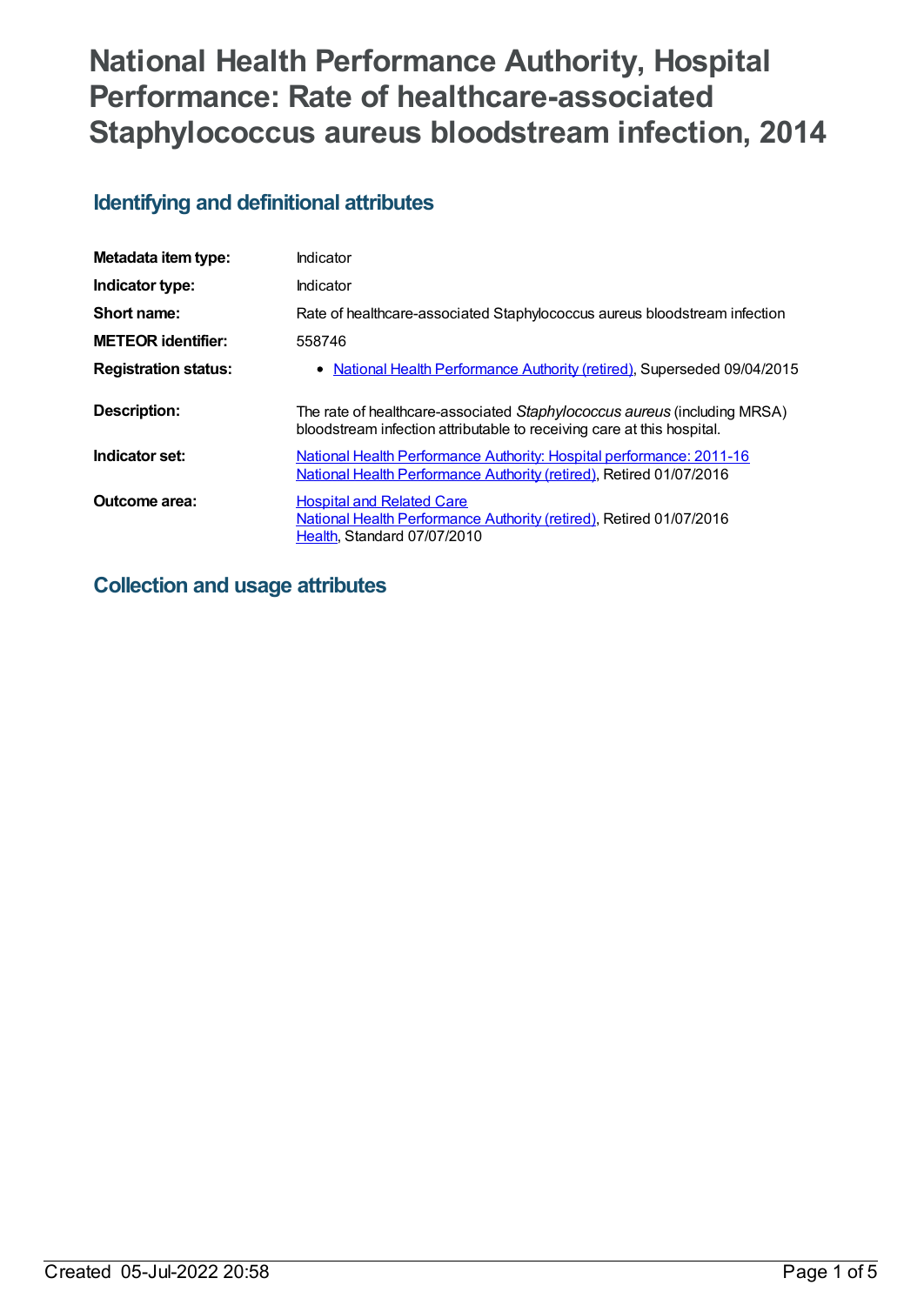**Computation description:** The rate of *Staphylococcus aureus* (*S. aureus*) bloodstream infections associated with care provided at this hospital. Cases include both methicillin- or multi-resistant Staphylococcus aureus (MRSA) and methicillin-sensitive Staphylococcus aureus (MSSA).

> A patient-episode of *Staphylococcus aureus* bloodstream infection is defined as a positive blood culture for *Staphylococcus aureus*. For surveillance purposes, only the first isolate per patient is counted, unless at least 14 days has passed without a positive blood culture, after which an additional episode is recorded.

> A *Staphylococcus aureus* bacteraemia (SAB) will be considered to be healthcareassociated if: the first positive blood culture is collected more than 48 hours after hospital admission or less than 48 hours after discharge, OR, if the first positive blood culture is collected 48 hours or less after admission and one or more of the following key clinical criteria was met for the patient-episode of SAB:

- 1. SAB is a complication of the presence of an indwelling medical device (e.g. intravascular line, haemodialysis vascular access, CSF shunt, urinary catheter)
- 2. SAB occurs within 30 days of a surgical procedure where the SAB is related to the surgical site
- 3. An invasive instrumentation or incision related to the SAB was performed within 48 hours
- 4. SAB is associated with neutropenia (<1  $\times$  10<sup>9</sup>) contributed to by cytotoxic therapy

#### Inclusions:

Numerator and denominator include cases or patient days under surveillance for unqualified newborns.

#### Exclusions:

|                     | Cases where a known previous positive test has been obtained within the last 14<br>days are excluded. For example: If a patient has SAB in which 4 sets of blood<br>cultures are positive over the initial 3 days of the patient's admission only one<br>episode of SAB is recorded. If the same patient had a further set of positive blood<br>cultures on day 6 of the same admission, these would not be counted again, but<br>would be considered part of the initial patient-episode. |
|---------------------|--------------------------------------------------------------------------------------------------------------------------------------------------------------------------------------------------------------------------------------------------------------------------------------------------------------------------------------------------------------------------------------------------------------------------------------------------------------------------------------------|
|                     | Note: If the same patient had a further positive blood culture 20 days after<br>admission (i.e. greater than 14 days after their last positive on day 6), then this<br>would be considered a second patient-episode of SAB.                                                                                                                                                                                                                                                                |
|                     | Numerator and denominator exclude cases or patient days under surveillance<br>for posthumous organ procurement and hospital boarders.                                                                                                                                                                                                                                                                                                                                                      |
|                     | Rate is presented as the number per 10,000 patient days for hospitals with greater<br>or equal to 5,000 patient days under surveillance. Rate is not reported for hospitals<br>with fewer than 5,000 patient days under surveillance, only the number of SAB<br>cases. Rates are rounded to two decimal places.                                                                                                                                                                            |
| <b>Computation:</b> | 10,000 patient days $\times$ (Numerator $\div$ Denominator)                                                                                                                                                                                                                                                                                                                                                                                                                                |
| Numerator:          | Number of SAB patient episodes (as defined in the Computation description)                                                                                                                                                                                                                                                                                                                                                                                                                 |
|                     |                                                                                                                                                                                                                                                                                                                                                                                                                                                                                            |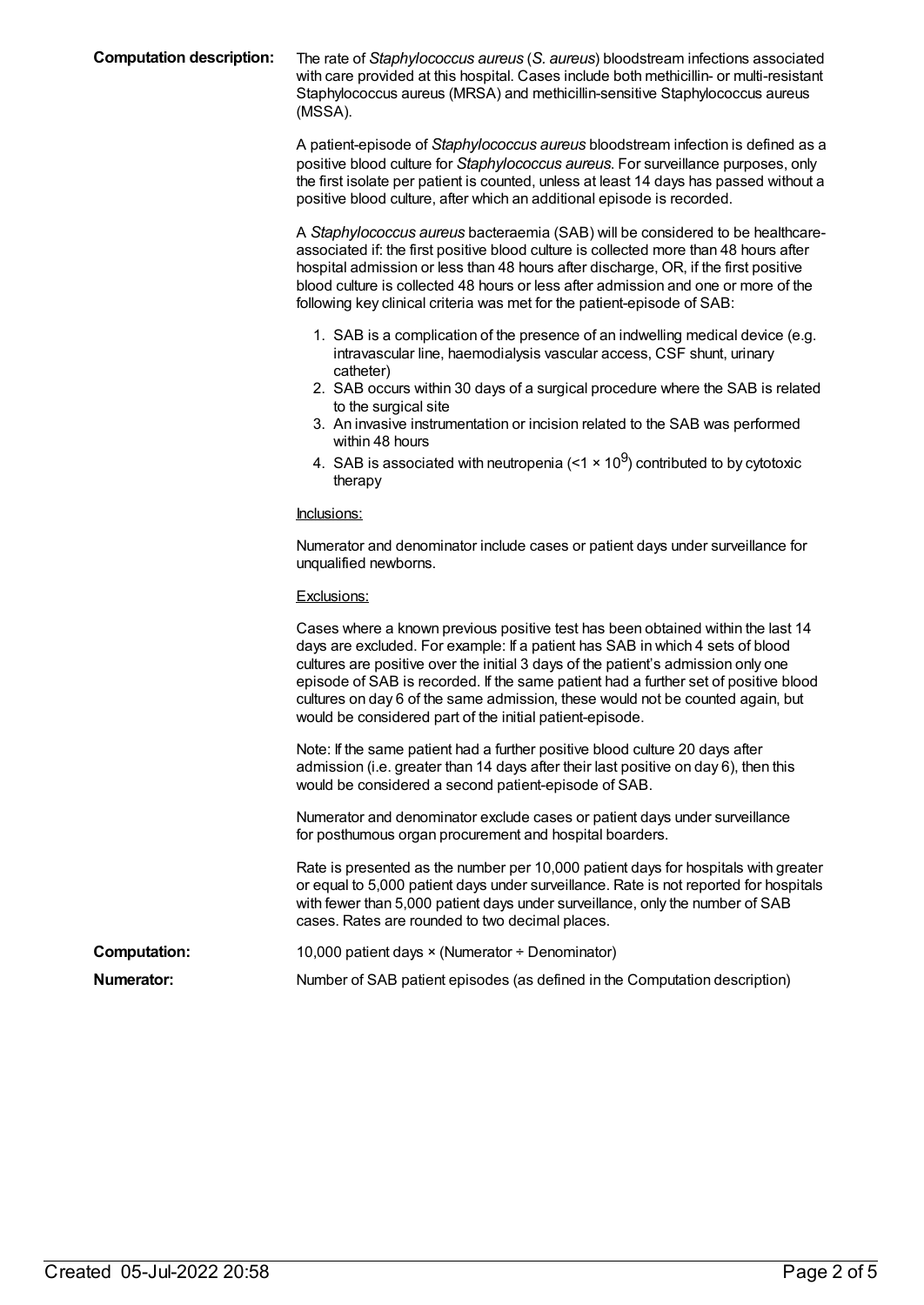| Numerator data elements:      | <b>Data Element / Data Set-</b>                                                                                              |
|-------------------------------|------------------------------------------------------------------------------------------------------------------------------|
|                               | Establishment-number of cases of healthcare associated Staphylococcus<br>aureus bloodstream infection, total number NJNNNNN] |
|                               | Data Source                                                                                                                  |
|                               | State/territory infection surveillance data                                                                                  |
|                               | NMDS / DSS                                                                                                                   |
|                               | National Health Performance Authority, Hospital Performance: National<br>Staphylococcus aureus Bacteraemia Dataset 2012-13   |
|                               | Guide for use                                                                                                                |
|                               | Data source type: Administrative by-product data                                                                             |
| Denominator:                  | Number of patient days under infection surveillance                                                                          |
| Denominator data<br>elements: | Data Element / Data Set                                                                                                      |
|                               | Establishment-number of patient days under infection surveillance<br>monitoring, total days N[N(7)]                          |
|                               | <b>Data Source</b>                                                                                                           |
|                               | State/territory admitted patient data                                                                                        |
|                               | NMDS / DSS                                                                                                                   |
|                               | National Health Performance Authority, Hospital Performance: National<br>Staphylococcus aureus Bacteraemia Dataset 2012-13   |
|                               | Guide for use                                                                                                                |
|                               | Data source type: Administrative by-product data                                                                             |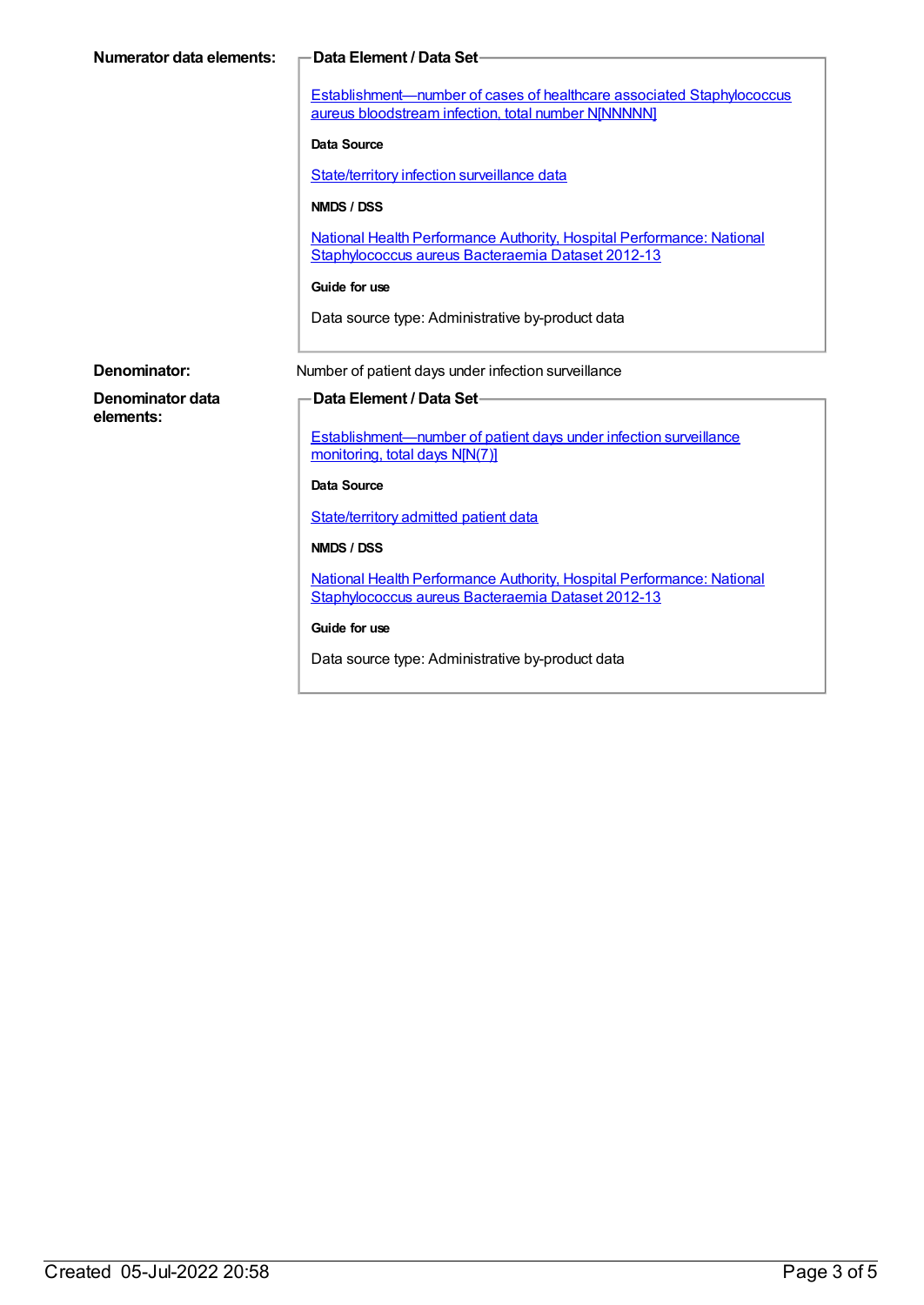**Comments:** This indicator is specific to hospital-level public reporting of healthcare-associated *S. aureus* bloodstream infections in Australian public and private hospitals. In this context, healthcare-associated refers to those cases determined by expert infection control staff to have been acquired while the patient was receiving care at this hospital. While the majority of these care encounters are for admitted patients, patients receiving outpatient care or care in the emergency department can also be included.

> At some hospitals, the percentage of hospital beds covered by the infection surveillance program can be less than 100%. This means that some wards or units have been excluded from surveillance and the reported infection rate may not reflect all cases in that hospital. However, the reported surveillance coverage has been increasing since 2009-10, from 97.2% to 99.2% in 2011-12 and 99.4% in 2012-13.

Some smaller hospitals report their results as part of a larger hospitals results. In these instances, all SAB cases and patient days under surveillance are added to and reported in the results of the larger hospital. Special messages are included on the MyHospitals webpages for both parent and child hospital.

Only episodes associated with hospital care in each jurisdiction should be counted. If a case is associated with care provided in another jurisdiction (cross border flows) then it is reported, where known, by the jurisdiction where the care associated with the SAB occurred.

There may be patient episodes of SAB identified by a hospital which did not originate in the identifying hospital (as determined by the definition of a patient episode of SAB), but in another public hospital. If the originating hospital is under surveillance, then the patient episode of SAB should be attributed to the originating hospital and should be included as part of the indicator. If the originating hospital is not under SAB surveillance, then the patient episode is unable to be included in the indicator.

Following a data specification change in early 2011, patient days for unqualified newborns are now included while patient days for hospital boarders and posthumous organ procurement are now excluded. All state and territory public hospitals used the same specification for 2012-13 data. Data were retrospectively supplied by states for 2009-10 and 2010-11 resulting in comparable data being available from 2009-10 onwards with the following exceptions:

1) Western Australia's public hospital data for 2010-11 and 2011-12 were reported using a different specification to 2012-13 data; the 2010-11 and 2011-12 specification did not include unqualified newborn and mental health days in the patient days under surveillance and therefore this data is not comparable

2) Queensland's public hospital data for 2010-11 were reported using a different specification to 2011-12 and 2012-13 data; the 2010-11 specification did not include patient days for those aged 14 and younger in the patient days under surveillance and therefore the 2010-11 data is not comparable to other states or to later Queensland data

3) Private hospitals data may have been collected using different specifications for some years, however, there is no further evidence available on this.

Variation in admission practices across jurisdictions will influence the denominator for this indicator, impacting on the comparability of rates. Jurisdictional manuals should be referred to for full details of definitions used in infection control surveillance.

#### **Representational attributes**

| <b>Representation class:</b> | Rate                  |
|------------------------------|-----------------------|
| Data type:                   | Real                  |
| Unit of measure:             | Episode               |
| Format:                      | N[NN] e.g. 2.56, 0.89 |